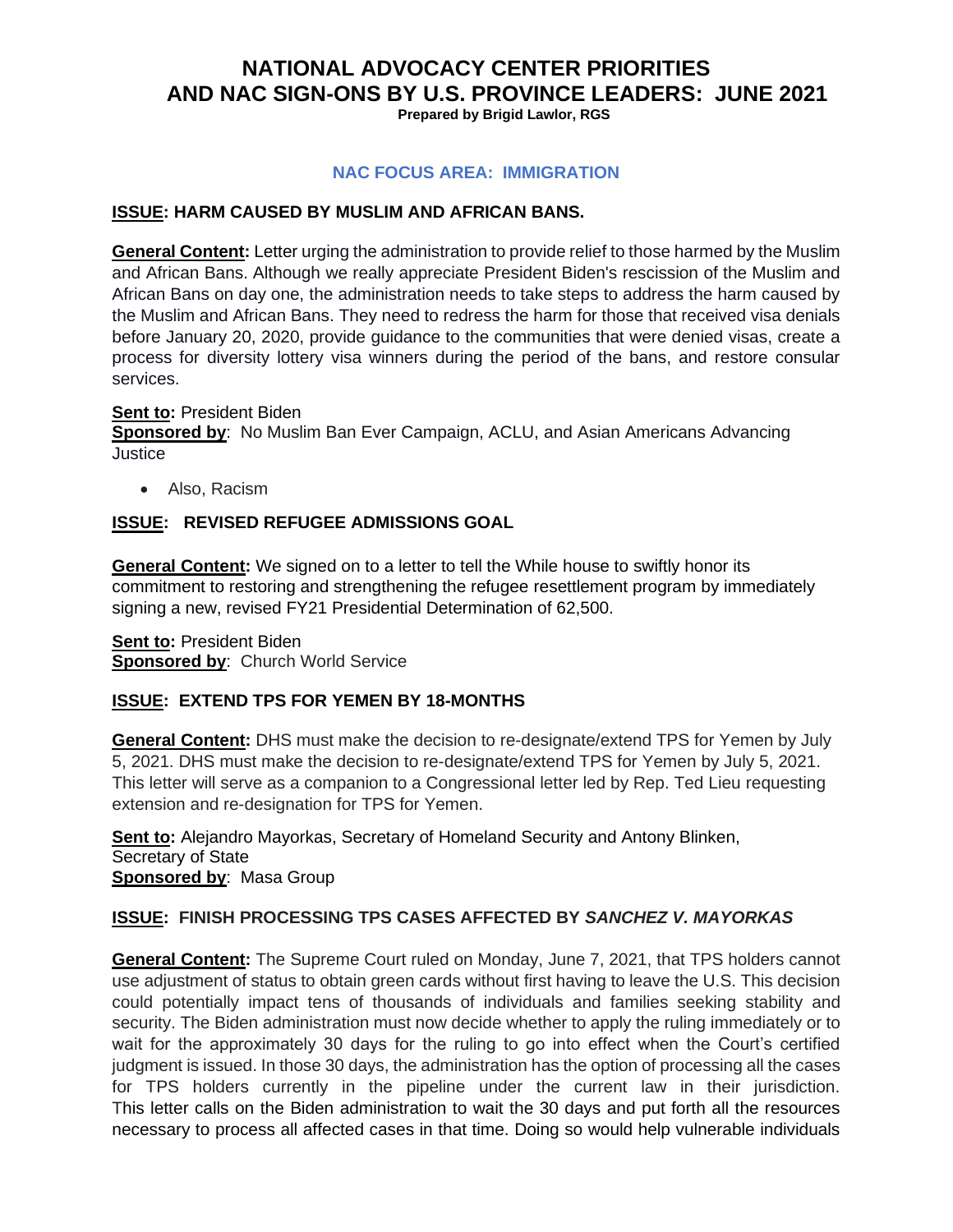and families who have relied on this opportunity to have their cases processed under the law when they applied and would ensure compliance with the Supreme Court's decision while also prioritizing family unity, humanitarian protection, and American communities and economies.

**Sent to:** President Biden, Attorney General Merrick Garland, Department of Justice, Secretary Alejandro Mayorkas, U.S. Department of Homeland Security, Acting Director Tracy Renaud, U.S. Citizenship and Immigration Services

**Sponsored by**: Alianza Americas

#### **ISSUE: BISHOPS SUPPORT OF CURRENT IMMIGRATION REALITY IN CENTRAL AMERICA**

**General Content:** Request that Catholic Organizations who support migrants to sign on to a letter to the leadership of the Catholic Bishops conferences in El Salvador, Guatemala, Honduras, Mexico and the U.S. asking them to provide bold leadership now, while the window of opportunity in Washington is still open. It is a once in a generation opportunity to advance the dignity and well-being of migrants across Central America, Mexico and the United States. If Congress and the White House acted boldly, they could provide a pathway to citizenship for immigrants within the US, humanely welcome desperate migrants as they arrive at the US-Mexico border, and fundamentally shift US policy toward Central America by working with reliable local partners to address the underlying conditions which compel families to flee Central America.

**Sent to:** Above named conferences of Bishops **Sponsored by**: Faith in Action, Hope Border Institute

#### **ISSUE: RESOLUTION COMMEMORATING WORLD REFUGEE DAY**

**General Content:** Sign on asking to declare a Reaffirming the importance of the United States to promote the safety, health, and well-being of refugees and displaced persons.

**Sent to: Members of Congress Sponsored by**: Church World Service

## **NAC FOCUS AREA: POVERTY**

#### **ISSUE: STRONG FUNDING ALLOCATION FOR THE HOUSE AND SENATE LABOR-HHS APPROPRIATIONS SUBCOMMITTEES.**

**General Content:** Investments in the Departments of Labor, HHS, and Education are especially important as we recover from the COVID-19 pandemic and continue to 'build back better.' The funding increases called for in this letter will allow for much-needed expansions to meet critical needs such as childcare, public health, substance use disorder and mental health treatment, home heating and cooling assistance, education from pre-k through college, and innovative job training programs.

**Sent to:** Sen. Patrick Leahy, Chairman, Richard Shelby, Vice Chairman Senate Committee on Appropriations Committee, and Rep. Rosa DeLauro, Chair, Rep. Kay Granger, Ranking Member, House Committee on Appropriations Committee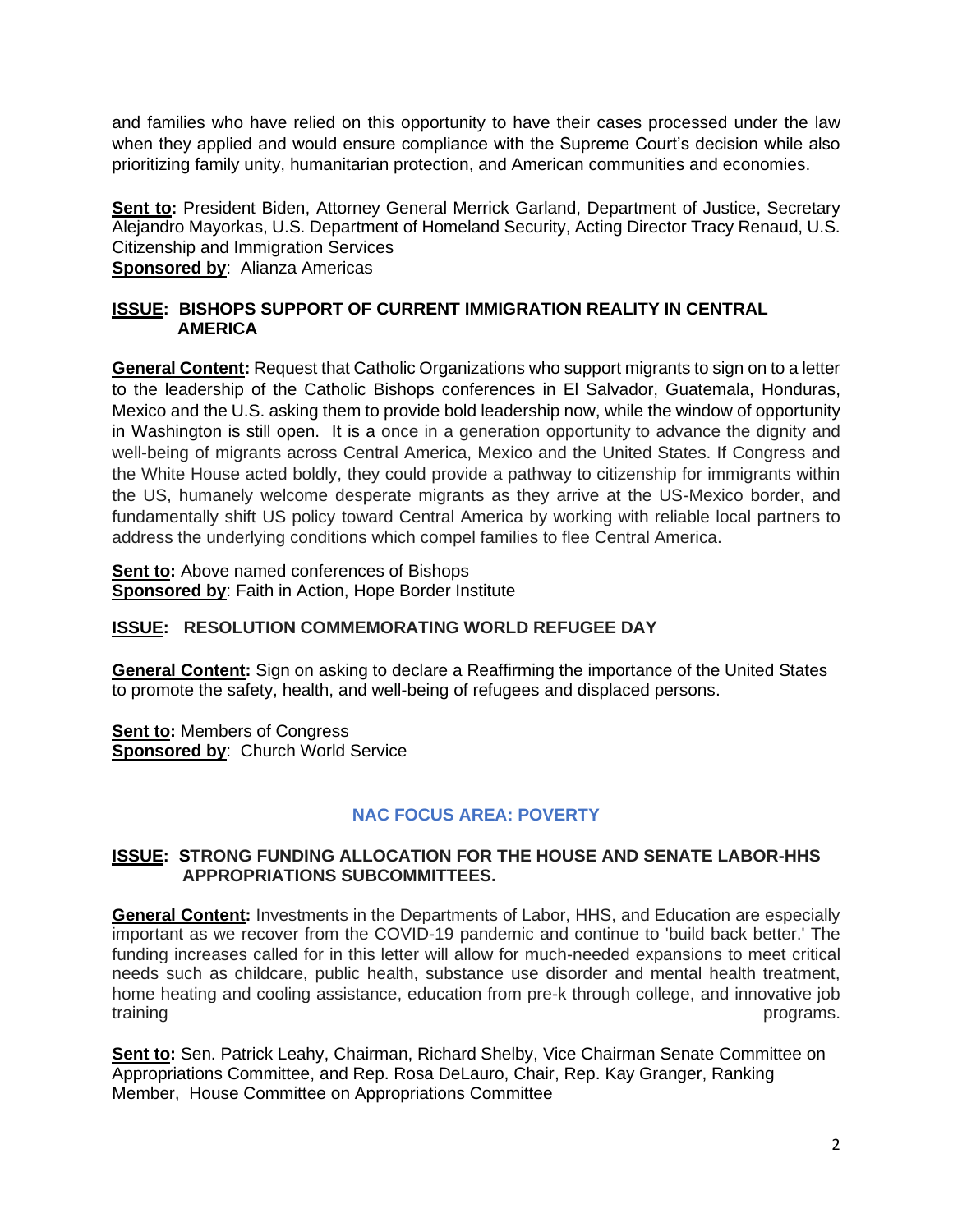**Sponsored by**: The [Coalition on Human Needs](https://u21316739.ct.sendgrid.net/ls/click?upn=n0h1zRv9K2FqtVgYytK3TQ6R5DDQ6EDW2yXImLSApTw-3DzpUj_YFubqbcpjvJOs7EvNZmygW51v-2BIFq6L6zpS1SDGkPvftj76im6kRmg2vp6jJyRMdcjfSKgsQElBDBRA3DIXANYn9Id94ID-2FIQP44FdH-2FSMBGissUqFP-2BNZuUgzmN1HZPYairZeG3IkBFB08uTe52Bas4hkEcPRNojjJGoHNPvNkDhqNRMuzC11YEqJZoP14BM-2F0tAxaX-2F7sDtJvuEsX8-2Bg-3D-3D) in conjunction with the [Coalition for Health](https://u21316739.ct.sendgrid.net/ls/click?upn=n0h1zRv9K2FqtVgYytK3TdVOQ-2F-2BPLVN6IWxtTfSnvoJ-2BtG5jrZaiuG-2B3yhRILcvlYSST_YFubqbcpjvJOs7EvNZmygW51v-2BIFq6L6zpS1SDGkPvftj76im6kRmg2vp6jJyRMdO5WQIVcQHOOeLADSRkkEXedUk1KUfsPa-2FGEnEyV4bccjbxicHamjhX8cyHAktuvZ82HmjT6mAyHBJTT95yTOR-2FY6RNMzyZsIdR3bQ1G3k64ZGTn5vAq9B6g55qOu3OQeBys-2BpaLYqgkjtoWWG5n6PA-3D-3D)  [Funding,](https://u21316739.ct.sendgrid.net/ls/click?upn=n0h1zRv9K2FqtVgYytK3TdVOQ-2F-2BPLVN6IWxtTfSnvoJ-2BtG5jrZaiuG-2B3yhRILcvlYSST_YFubqbcpjvJOs7EvNZmygW51v-2BIFq6L6zpS1SDGkPvftj76im6kRmg2vp6jJyRMdO5WQIVcQHOOeLADSRkkEXedUk1KUfsPa-2FGEnEyV4bccjbxicHamjhX8cyHAktuvZ82HmjT6mAyHBJTT95yTOR-2FY6RNMzyZsIdR3bQ1G3k64ZGTn5vAq9B6g55qOu3OQeBys-2BpaLYqgkjtoWWG5n6PA-3D-3D) [Committee for Education Funding \(CEF\),](https://u21316739.ct.sendgrid.net/ls/click?upn=n0h1zRv9K2FqtVgYytK3TUzK7x1kgSOzKsa2jMG-2BiLs-3DAeAq_YFubqbcpjvJOs7EvNZmygW51v-2BIFq6L6zpS1SDGkPvftj76im6kRmg2vp6jJyRMdh9Z9xWys2nj96ri6L-2BL-2BYTyglfb0rzlKp7HTxoE15qBRVdgPd7v-2F-2BCQuzwx93R-2Bp-2FIHHhfA0QaTykqc9SYRmpeNH7u1L7k-2BJ8wd-2BEQ5-2FPXNuS-2FZgF8yuu7cblLAalLyTgvWE-2Fkl15hlsAg5M9fFo4A-3D-3D) and [Campaign to Invest in America's](https://u21316739.ct.sendgrid.net/ls/click?upn=n0h1zRv9K2FqtVgYytK3TTmklSFV29xnw4Zd0WoMMe0jZlPYkeQE2-2BDTIB6o6eHsVhgZ_YFubqbcpjvJOs7EvNZmygW51v-2BIFq6L6zpS1SDGkPvftj76im6kRmg2vp6jJyRMdapO6vaZZS-2FKrAThChfHs26LNh2HCmqRRvPJ88nZjo0vgAgy92keZ-2B-2FlJ9-2F6MRFDV16mB2zKZpENarnVY9RT4M87H2VxmNlKyv9lAvlbD62pNfB-2B7Yqgdescy-2BEkkee9Mz-2B0NR8EJdZb0KuMpNAaiPQ-3D-3D)  [Workforce-](https://u21316739.ct.sendgrid.net/ls/click?upn=n0h1zRv9K2FqtVgYytK3TTmklSFV29xnw4Zd0WoMMe0jZlPYkeQE2-2BDTIB6o6eHsVhgZ_YFubqbcpjvJOs7EvNZmygW51v-2BIFq6L6zpS1SDGkPvftj76im6kRmg2vp6jJyRMdapO6vaZZS-2FKrAThChfHs26LNh2HCmqRRvPJ88nZjo0vgAgy92keZ-2B-2FlJ9-2F6MRFDV16mB2zKZpENarnVY9RT4M87H2VxmNlKyv9lAvlbD62pNfB-2B7Yqgdescy-2BEkkee9Mz-2B0NR8EJdZb0KuMpNAaiPQ-3D-3D)

## **ISSUE: SUPPORT PRESIDENT BIDEN'S TAX PLAN: BUILD BACK BETTER**

**General Content:** President Biden's Build Back Better agenda has directly tied more revenue with more investments. It is critical for our community to back up this agenda, and the tax reform measures he has proposed to make corporations and the wealthy get closer to paying their fair share of taxes. A major corporate lobbying effort is underway to blunt Biden's agenda. It is especially focused on opposing raising the corporate tax rate from 21% to 28% -- every one percentage point increase in the rate raises \$100 billion for investments. Another effort is underway to oppose making the wealthy pay the same higher tax rate on income from selling investments, like stock, as income from workers' wages.

**Sent to:** Member of Congress **Sponsored by**: Americans for Tax Fairness

## **ISSUE: FY 2022 LABOR-HHS-ED 302(B) (Amount of money appropriations provides)**

**General Content:** Letter to secure a strong funding allocation for the House and Senate Labor-HHS Appropriations Subcommittees. Investments in the Departments of Labor, HHS, and Education are especially important as we recover from the COVID-19 pandemic and continue to 'build back better.' The funding increases we called for in this letter will allow for much-needed expansions to meet critical needs such as childcare, public health, substance use disorder and mental health treatment, home heating and cooling assistance, education from pre-k through college, and innovative job training programs.

**Sent to:** Senate and House Chairs and Vice-Chairs of Appropriations Committee **Sponsored by**: Coalition on Human Needs, [Coalition for Health Funding,](https://u21316739.ct.sendgrid.net/ls/click?upn=n0h1zRv9K2FqtVgYytK3TdVOQ-2F-2BPLVN6IWxtTfSnvoJ-2BtG5jrZaiuG-2B3yhRILcvlYSST_YFubqbcpjvJOs7EvNZmygW51v-2BIFq6L6zpS1SDGkPvftj76im6kRmg2vp6jJyRMdO5WQIVcQHOOeLADSRkkEXedUk1KUfsPa-2FGEnEyV4bccjbxicHamjhX8cyHAktuvZ82HmjT6mAyHBJTT95yTOR-2FY6RNMzyZsIdR3bQ1G3k64ZGTn5vAq9B6g55qOu3OQeBys-2BpaLYqgkjtoWWG5n6PA-3D-3D) [Committee for](https://u21316739.ct.sendgrid.net/ls/click?upn=n0h1zRv9K2FqtVgYytK3TUzK7x1kgSOzKsa2jMG-2BiLs-3DAeAq_YFubqbcpjvJOs7EvNZmygW51v-2BIFq6L6zpS1SDGkPvftj76im6kRmg2vp6jJyRMdh9Z9xWys2nj96ri6L-2BL-2BYTyglfb0rzlKp7HTxoE15qBRVdgPd7v-2F-2BCQuzwx93R-2Bp-2FIHHhfA0QaTykqc9SYRmpeNH7u1L7k-2BJ8wd-2BEQ5-2FPXNuS-2FZgF8yuu7cblLAalLyTgvWE-2Fkl15hlsAg5M9fFo4A-3D-3D)  [Education Funding \(CEF\),](https://u21316739.ct.sendgrid.net/ls/click?upn=n0h1zRv9K2FqtVgYytK3TUzK7x1kgSOzKsa2jMG-2BiLs-3DAeAq_YFubqbcpjvJOs7EvNZmygW51v-2BIFq6L6zpS1SDGkPvftj76im6kRmg2vp6jJyRMdh9Z9xWys2nj96ri6L-2BL-2BYTyglfb0rzlKp7HTxoE15qBRVdgPd7v-2F-2BCQuzwx93R-2Bp-2FIHHhfA0QaTykqc9SYRmpeNH7u1L7k-2BJ8wd-2BEQ5-2FPXNuS-2FZgF8yuu7cblLAalLyTgvWE-2Fkl15hlsAg5M9fFo4A-3D-3D) and [Campaign to Invest in America's Workforce](https://u21316739.ct.sendgrid.net/ls/click?upn=n0h1zRv9K2FqtVgYytK3TTmklSFV29xnw4Zd0WoMMe0jZlPYkeQE2-2BDTIB6o6eHsVhgZ_YFubqbcpjvJOs7EvNZmygW51v-2BIFq6L6zpS1SDGkPvftj76im6kRmg2vp6jJyRMdapO6vaZZS-2FKrAThChfHs26LNh2HCmqRRvPJ88nZjo0vgAgy92keZ-2B-2FlJ9-2F6MRFDV16mB2zKZpENarnVY9RT4M87H2VxmNlKyv9lAvlbD62pNfB-2B7Yqgdescy-2BEkkee9Mz-2B0NR8EJdZb0KuMpNAaiPQ-3D-3D)

## **IISSUE: HEALTHY HOUSING**

A

**eral Content:** Letter to support appropriation requests and advocate for healthy housing programs at the Centers for Disease Control and Prevention (CDC), the Department of Housing and Urban Development (HUD), and the Environmental Protection Agency (EPA). The devastating effects of the COVID-19 pandemic have further demonstrated the connection between housing quality and health outcomes, how these impacts disproportionately affect specific populations including communities of color and low-income communities, and the necessity of investing in addressing healthy housing hazards and poor housing quality. It is now more important than ever to advocate for federal programs that work to protect children and others from housing-related health hazards. funding asks of \$175 million for CDC Center for Environmental Health programs, \$606 million for HUD Office of Lead Hazard Control and Healthy Homes Programs, and \$100 million for EPA programs.

**Sent to: House and Senate Sponsored by: National Center for Health Housing** 

• Also, Covid-19 and racism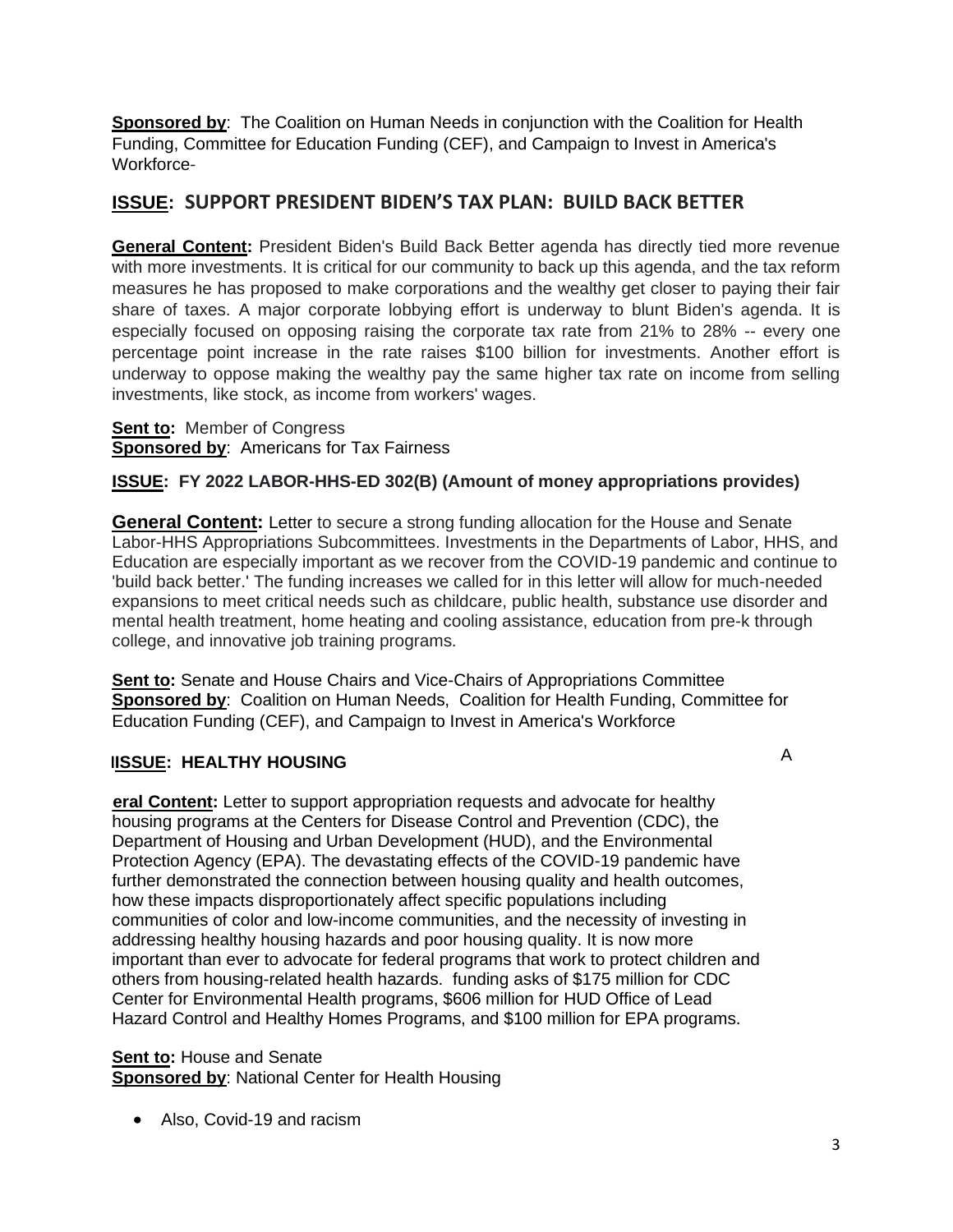## **ISSUE: EXPAND MEDICAID**

**General Content:** As Congress prepares for negotiations on healthcare objectives in the upcoming Budget Reconciliation bill, a key goal is ensuring that we build on the success of the American Rescue Plan by passing historic legislation that once and for all ensures all people living in our nation have access to quality, affordable, and equitable health care. The specific objective to move forward include: 1) Closing the Medicaid coverage gap for the 12 states that have refused to expand Medicaid, 2) Renew Medicaid funding to U.S. territories, 3) Expand Medicaid coverage to the immigrants and incarcerated individuals.

#### **Sent to:** Members of Congress **Sponsored by**: Network

**ISSUE:** Restraining Order Stopping Relief for Black, Indigenous, and People of Color Farmers and Ranchers

**General Content:** Letter deploring the action of an action by a Federal Judge in Wisconsin to stop USDA from distributing the funds provided in the American Rescue Plan (ARP) to repay the Farm Service Agency (FSA) direct and guaranteed loans of Black, Indigenous and other farmers of color.

**Sent to: Press Release Sponsored by**: Rural Coalition

• Also, Racism

## **ISSUE: HUD MORATORIUM/FORBEARANCE EXTENSION LETTER**

**General Content:** Letter regarding the FHA foreclosure moratorium and the deadline for FHA borrowers to access COVID-19 forbearance plans, both of which expire on June 30, 2021, pursuant to Mortgagee Letter 2021-05. Letter urges HUD to extend the foreclosure moratorium and the deadline to access forbearance plans to August 31, 2021, for forward mortgages, and to extend this deadline to December 31, 2021 for Home Equity Conversion Mortgages (HECMs, or reverse mortgages).

Sent to: Marcia L. Fudge Secretary, U.S. Department of Housing and Urban Development **Sponsored by:** Americans for Financial Reform Education Fund (AFREF) and National Consumer Law Center

• Also, Covid-19

## **ISSUE: FARM SYSTEM REFORM ACT**

**General Content:** Letter by faith-based organizations joined by a desire to care righteously and justly for all of God's creation. Seeking a world where humans, animals, and our planet are treated with kindness and respect, we urge you to support the *Farm System Reform Act,* a bill that will soon be re-introduced by Senator Booker and Representative Khanna which would remedy injustices throughout our food system. Key points include: 1) Both workers and animals are treated merely as instruments and objects capable of filling our pockets and bellies, yet undeserving of being treated with dignity, compassion, and worth. 2) Concentrated animal feeding operations (CAFOs) have far-reaching negative environmental and public health impacts, causing direct harm to nearby communities, which are often predominantly communities of color.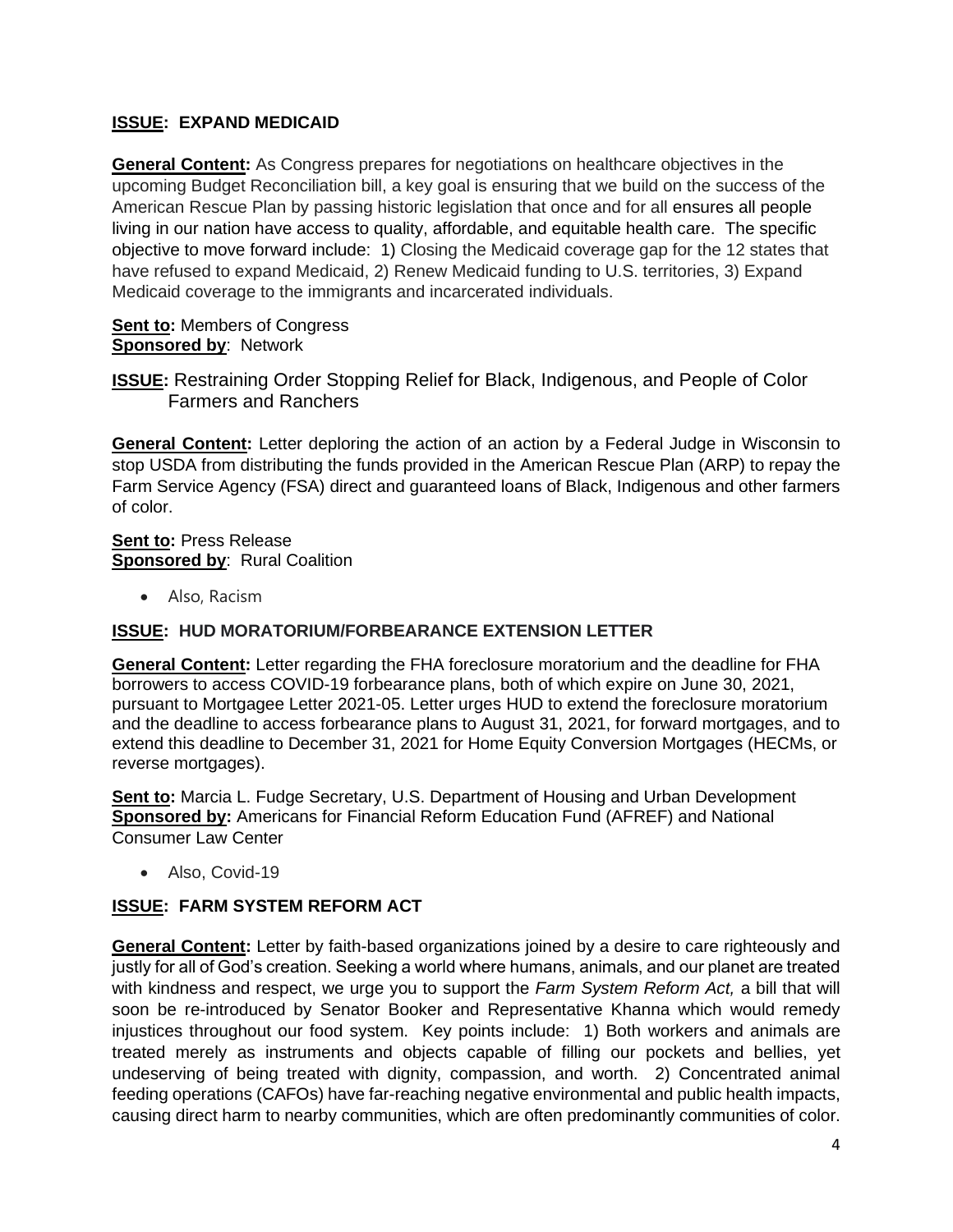3) Economic concentration in agriculture has been hurting our independent family farmers and rural communities for decades.

**Sent to:** Members of Congress **Sponsored by:** Franciscan Action Network, Senator Bookers Office

• Also, Racism

#### **ISSUE: FOSTERING POSTSECONDARY SUCCESS FOR FOSTER AND HOMELESS YOUTH ACT OF 2021**

**General Content:** Without resources and a strong family support system, many foster youth face unique challenges in college. Only 14% of foster youth complete a bachelor's degree within 6 years.

This bipartisan bill would tackle the problem by creating a national center to help colleges implement campus-based supports for these students, such as mentorship programs, housing programs, and life and workforce skills development.

**Sent to:** Members of the House **Sponsored by:** Congressman Dan Kildee (MI-05)

## **ISSUE: END OIL DRILLING IN LOS ANGELES COUNTY**

**General Content:** Hundreds of thousands of Los Angeles County residents, predominantly lowincome communities of color, live near oil and gas drilling sites. For many of them, just breathing is a serious threat to their health. The letter Los Angeles County asks to amend the County's Title 22 Oil Well Ordinance and update the Baldwin Hills Community Standards District to declare oil drilling a nonconforming use immediately and begin a five-year transition that protects both Los Angeles workers and communities.

**Sent to: L.A. County Board of Supervisors Sponsored by: Center for Biological Diversity** 

• Also, Environmental Degradation

## **NAC FOCUS AREA: U.S. POLICIES THAT AFFECT GOOD SHEPHERD MISSION IN OTHER COUNTRIES**

## **ISSUE: CLIMATE FINANCE (US and /International)**

**General Content:** Climate finance is a key part of any climate ambition. In addition to the moral necessity of supporting poor countries who are already facing major climate impacts despite doing little to create the problem, it's a necessity for unlocking the needed mitigation ambition to achieve a global 1.5°C pathway. Unfortunately, developed countries have repeatedly fallen short of their climate finance commitments and the US in particular has been absent under the last administration. It is crucial that Congress starts increasing its appropriations for climate finance, starting this year.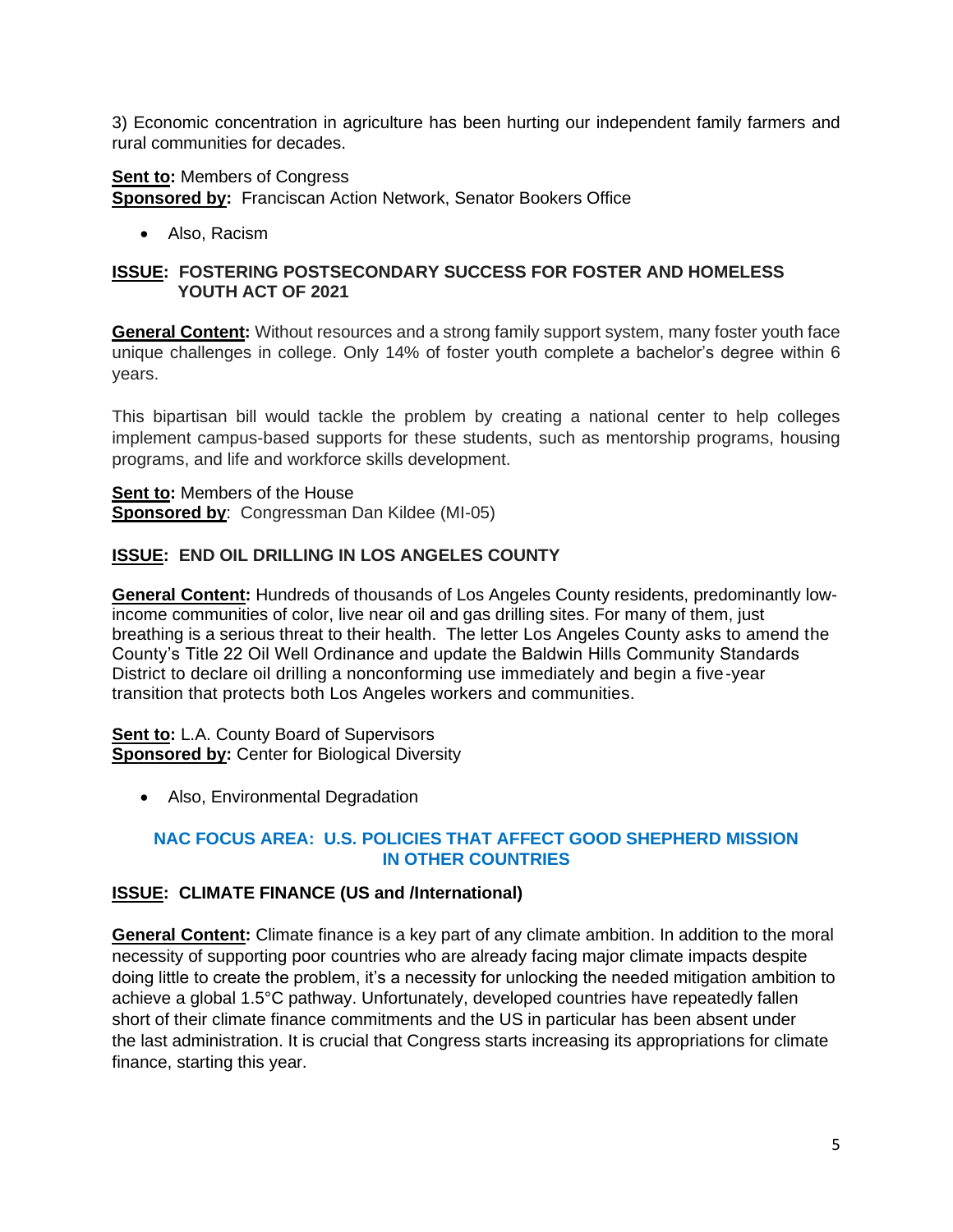**Sent to:** US Committee Members: Chairwoman DeLauro and Chairman Leahy **Sponsored by**: ActionAid USA, Natural Resource Defense Council, and Oxfam America.

• Also, Poverty

## **ISSUE: LETTER TO VICE PRESIDENT HARRIS IN PREPARATION FOR TRIP TO MEXICO AND GUATEMALA**

**General Content:** As you prepare to visit Mexico and Guatemala, we would like to recognize some of the Biden-Harris administration's first steps on restoring access to asylum and addressing the root causes of why so many people and families are forced to flee their countries. At the same time, as U.S. faith, humanitarian, and other civil society organizations, many of which have worked with Central American and Mexican civil society partners for decades, we call for more decisive action to meet these urgent challenges. Your upcoming visit is an important moment to underscore that protecting human rights, addressing corruption, and standing with the human rights defenders and communities organizing for change must be central to U.S. strategy towards the northern countries of Central America and Mexico. . .

**Sent to: Vice President Kamala Harris Sponsored by: Latin America Working Group** 

## **ISSUE: PRESIDENT BIDEN'S PLAN FOR CENTRAL AMERICA**

**General Content:** Request that the following limitations be placed on the State Department, USAID and other agency's programs in Central America, which is great but now there needs to be a lot of pressure on the committee chairs to adopt this language in next year's spending bills:

- 1. None of the funds appropriated by this Act for Central America may be used to finance infrastructure or energy projects that contribute to environmental damage, violate labor laws, disregard community land rights (including ancestral Indigenous land rights), are 0pposed by local residents, and/or increase private sector participation in the delivery of essential public services such as water, electricity, education, and health care.
- 2. None of the funds appropriated by this Act for Central America under the heading Development Assistance or Economic Support Fund may be used to promote or incentivize private-public partnership initiatives that could result in the privatization of public services and natural resources.

# **Sent to: Appropriation Chairs**

**Sponsored by**: Committee in Solidarity with the People of El Salvador (CISPES)

• Also, poverty and racism

## **ISSUE: STOP THE VIOLENCE AGAINST PROTESTORS IN COLOMBIA AND FOR SUSPENSION OF US SECURITY FUNDING.**

**General Content:** On May 1st, our sisters and brothers in the Colombian labor movement called a general strike to oppose tax increases on workers, and for a more just and equitable nation. The strike caught the imagination of Colombian society, and people started to pour into the streets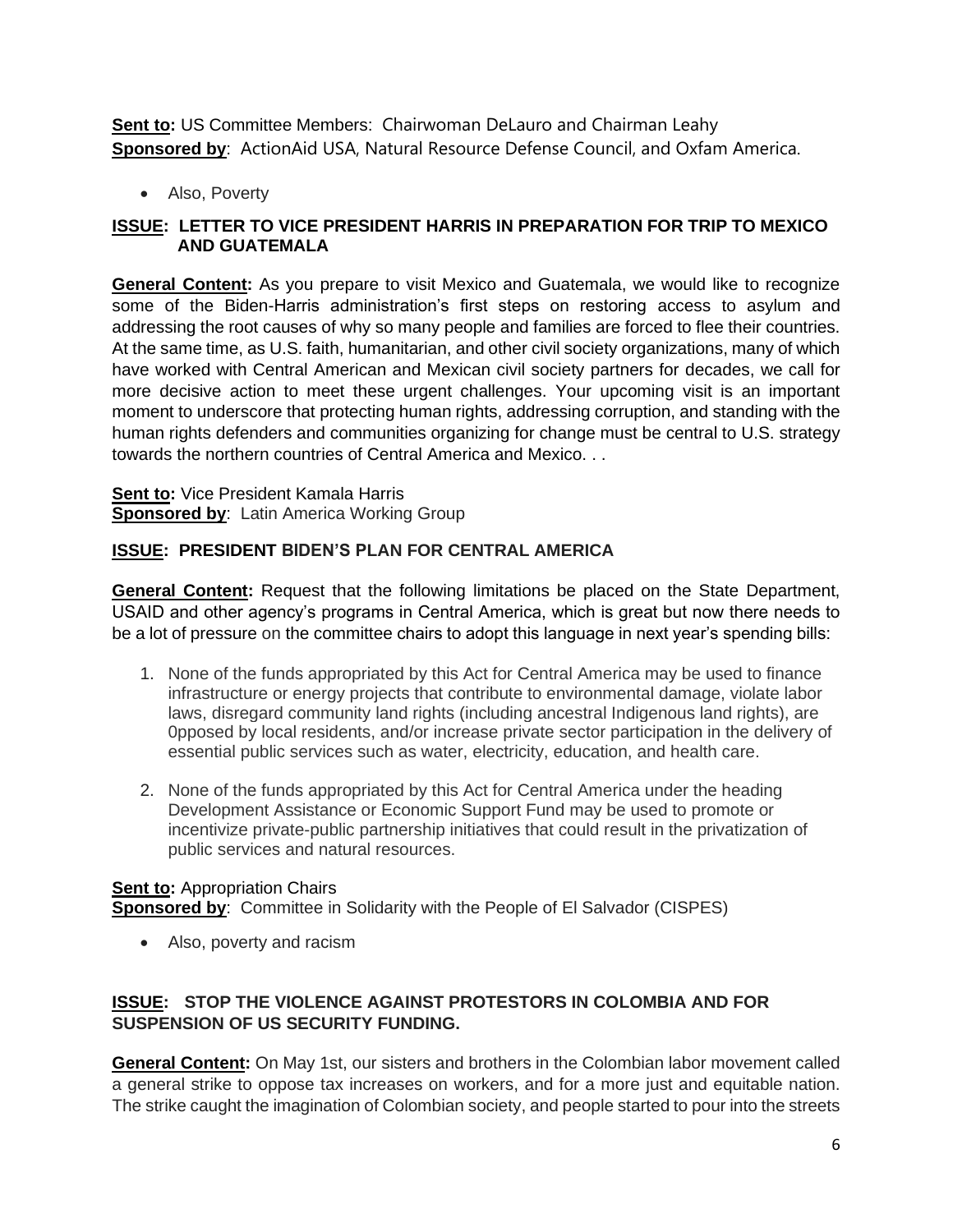to support the striking workers, and call for dramatic changes in Colombia. Protestors have been out every day demanding racial justice, economic equality, better conditions for health care and essential workers, and access to education.

However, the response by the Colombian government to the protests has been brutal. At least 50 workers and protestors have been killed, thousands have been injured. We are in touch with our partner unions. They have reported unbelievable scenes of military helicopters shooting into crowds of striking workers and protestors, and mass arrests of peaceful protestors.

But now, with this extraordinary new wave of violence, we need more action and our partners are clear that the best way to stop Colombian president Duque's actions would come from an intervention by Biden.

**Sent to:** Secretary of State Blinken and Biden Administration **Sponsored by: Latin America Working Group** 

• Also, poverty and racism

## **ISSUE: INTERNATIONAL CILMATE POLICIES**

**General Content**: Letter calling on G7 countries to stop international fossil fuel finance. It covers the following areas: 1) We can't afford more fossil fuels, 2) Countries must stop international fossil fuel finance immediately, 3) Gas is dirty, expensive, and unnecessary for development, 4) A just recovery must alleviate debt burdens **"**The COVID-19 crisis has led to instability in oil prices, less investment, and falling government revenues, and as a result, global South debt payments have become even more unsustainable, especially in fossil fuel producing countries. These debt payments are mounting at the same time that countries need to expand healthcare and social protections to deal with the effects of the pandemic. G7 governments must pursue debt cancellation to alleviate this burden. What our governments decide now will set the course for whether we cut global carbon emissions by 2030, stop harming communities with dirty fossil fuel projects, and keep people whole — or fail to protect our planet and communities."

**Sent to:** Leaders of G7 Countries

**Sponsored by**: Oil Change International and Oli Change, U.S.

• Also, Poverty and Environmental Degradation

#### **ISSUE: OPEN LETTER TO PRESIDENTS PUTIN AND BIDEN IN ADVANCE OF THEIR JUNE 16, 2021 SUMMIT**

**General Content:** Now is the perfect time for you to declare a joint commitment that your nations **will not use nuclear weapons first under any circumstances**, and to make this a key step toward fulfilling the UN goal to totally eliminate nuclear weapons from the planet. We pledge to you - as legislators, former political/military leaders and representatives of multiple civil movements endorsing this goal - to mobilize civil and political support for your effort.

**Sent to: Presidents Putin and Biden Sponsored by:** Justice Conference of Women Religious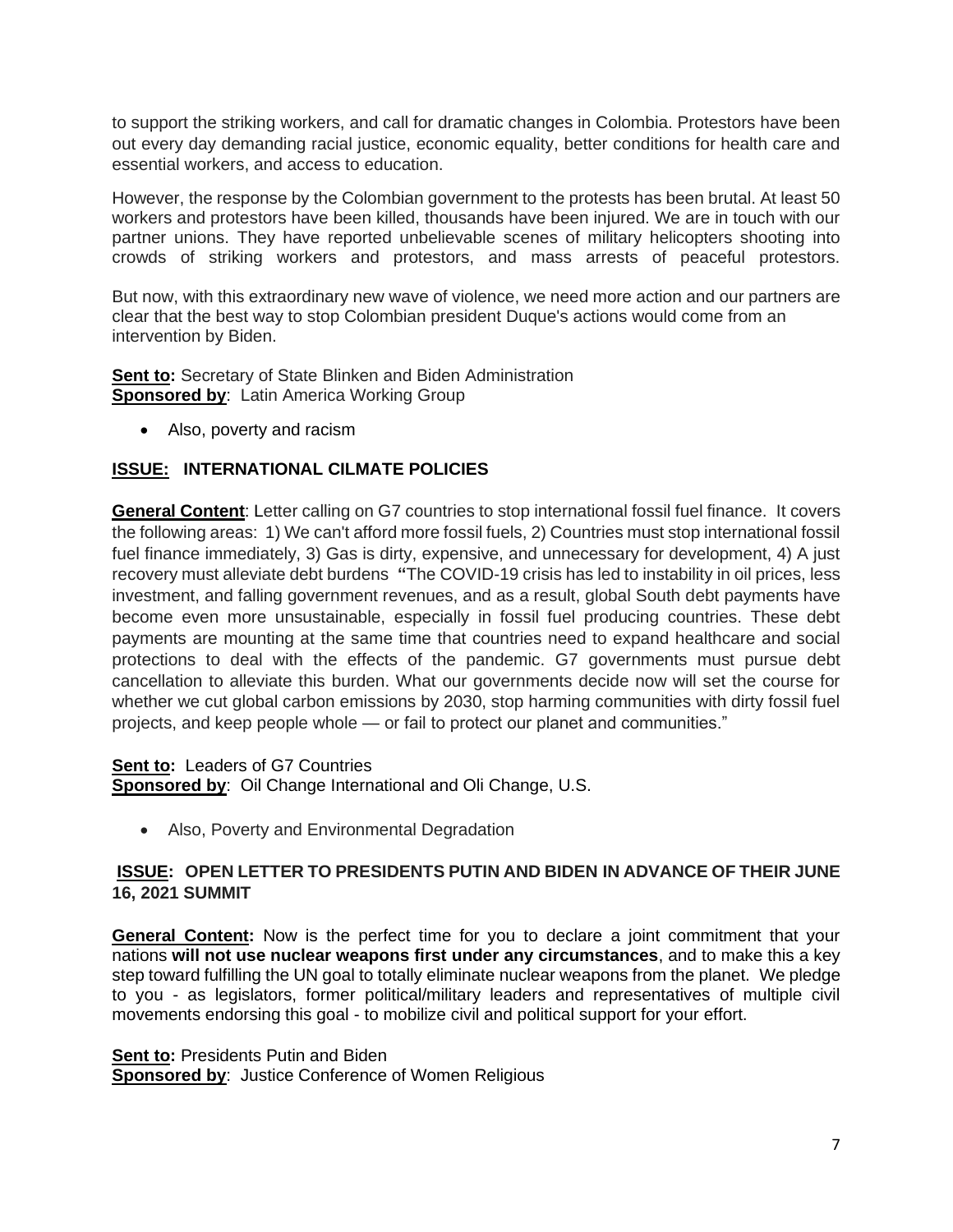#### **ISSUE: THE ROOT CAUSES OF FORCED MIGRATION IN HONDURAS** (Individual Sister signatures)

**General Content:** Signatures requested of Women and Men Religious to support a SHAREsponsored delegation of religious and community leaders traveling to Honduras July 2-12, 2021, at the invitation of Sister Rosa Maria Troches, SSND and Father Ishmael "Melo" Coto, SJ. The purpose of the delegation is twofold: 1. To support a promising local initiative – *Vamos a la Milpa* – to build food security and community bonds. 2. To visit the families of 8 [environmentalists](https://guapinolresiste.wixsite.com/freedomforguapinol) from Guapinol unjustly incarcerated for over a year and seek their release.

*Vamos a la Milpa* draws from the age-old indigenous tradition of planting vegetable gardens of corn, beans, squash, fruit trees, medicinal plants, flowers and more. Not unlike the "victory gardens" planted during WWII in the United States, the campaign is an effort to promote local sources of food and solidarity as communities confront the devastation, dislocation and hunger caused by the recent natural disasters, the endemic violence and corruption plaguing their countries, and the recent hurricanes that further devastated the region. It also brings communities together to demand basic human rights, the rule of law, and due process.

#### **Sent to: Vice-President Kamala Harris Sponsored by: Share Foundation**

• Also, immigration and Poverty

## **ISSUE: USAID PEACEBUILDING APPROACH**

**General Content:** Letter to USAID Administrator Samantha Power. The letter congratulates her on her confirmation, outlines pressing global challenges, and calls for the integration of conflict prevention and peacebuilding approaches throughout USAID programming, policies, and strategies.

**Sent to: USAID Administrator Samantha Power** 

**Sponsored by**: Alliance for Peacebuilding (AfP)

• Poverty and Violence

## **ISSUE: GLOBAL AGRICULTURE AND FOOD SECURITY PROGRAM**

**General Content:** The Global Agriculture and Food Security Program started as a G20 initiative championed by civil society and the Obama administration. The Trump administration decided not to cooperate with other countries in funding it, though it has received partial funding from Germany, Norway and several others. However, to address food security and the disruptions of Covid19, the United States needs to step up. Unfortunately, the Biden administration did not include GAFSP in its first budget proposal. We need to ask Congress to include it.

**Sent to:** Members of Congress **Sponsored by**: ActionAid USA

## **ISSUE: RIGHT TO WATER IN AMERICAS**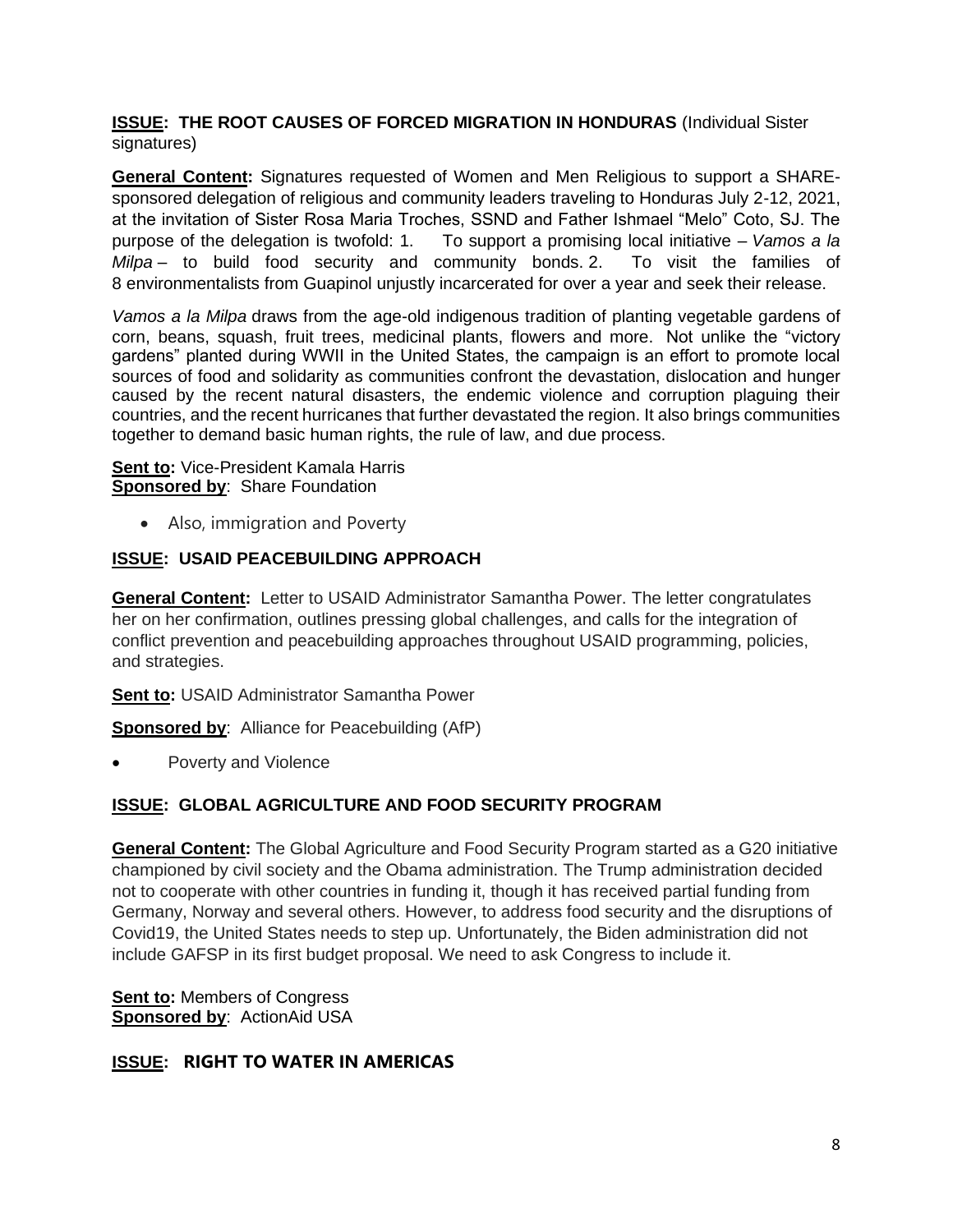**General Content:** Support of position paper by Pax Christi to launch a campaign on the right to water of communities resisting extractivism in the Americas.

**Sent to:** Social Media **Sponsored by**: Pax Christi International Request to Pax Christi USA

## **ISSUE: VACCINE TO HAITI**

**General Content:** As the poorest country in the hemisphere, Haiti is least equipped to deal with COVID but the only country to not have received a single vaccine dose. While the U.S. sits on life-saving doses that are expiring. In fact, no date has been set for when Haiti will receive its first vaccines, and the number of doses pledged by the international vaccine program pales in comparison to the need.

**Sent to:** President Biden **Sponsored by:** Faith in Action

#### **NAC: OTHER RELATED AREAS**

#### *Environmental Degradation:*

#### **ISSUE: REQUIRE BANKS AND COMPANIES TO DISCLOSE CLIMATE AND RISKS TO INVESTORS AND THE PUBLIC**

**General Content:** Letter to the Securities and Exchange Commission (SEC) calling for mandatory climate and sustainability disclosures from public companies and banks that raise money in the public markets. These disclosures are important so that investors can make sustainable decisions about their investments that align with their values, and hold corporations accountable for their climate impacts, poor treatment of workers, tax avoidance, and hidden political spending.

**Sent to:** Securities and Exchange Commission **Sponsored by**: Americans for Financial Reform Education Fund

#### **ISSUE: End Fossil Fuel Subsidies**

**General Content:** This is a crucial moment in the fight to end the billions in fossil fuel subsidies that the United States gives every year to oil, gas, and coal producers. There is increasing momentum to eliminate these dirty giveaways, from the climate movement to Congress to the Biden White House.

**Sent to:** House Speaker Pelosi and Senate Leader Schumer and then shared publicly **Sponsored by**: Oil Change International and Oil Change, US

#### *Racism:*

#### **ISSUE: CONGRESSIONAL BUDGET OFFICE (CBO) FAIR ACT**

**General Content:** The CBO FAIR Act would help fulfill one of our shared long-standing goals to push Congress to consider equity more systematically in lawmaking. It requires the Congressional Budget Office to: 1) Perform a distribution analysis by both race and income for all economically significant legislation, showing what effect the proposal would have on Black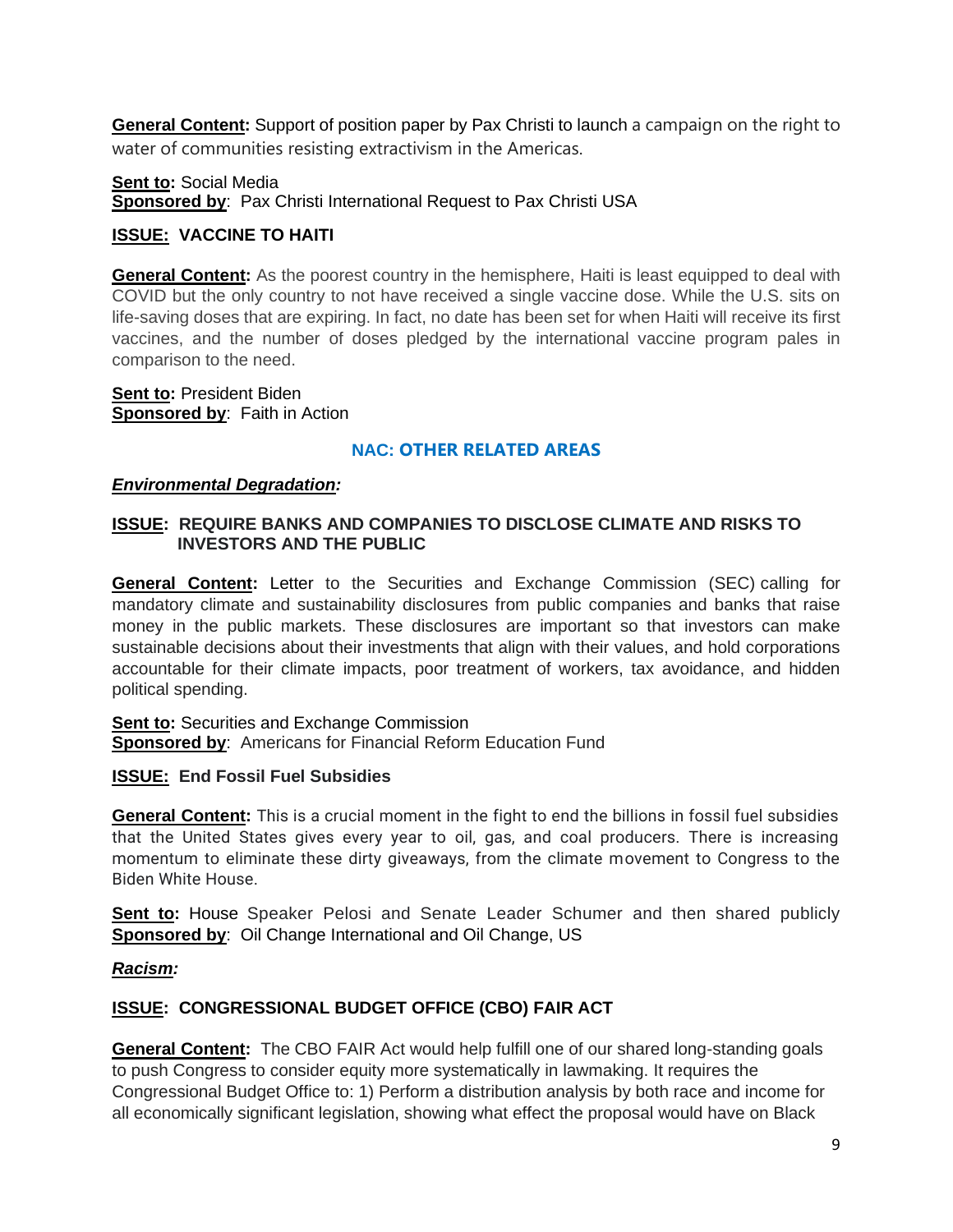Americans, Hispanic Americans, people in the top 1% or bottom 10% and etc. 2) Report on methods for incorporating gender breakdowns into future analyses. 3) Report this analysis in ways that are intelligible to non-specialists, such as by percent change in income. This bill will re-focus policy conversations around equity. It would give institutional credibility to the arguments we make about how bills will help or hurt communities of color and economic inequality.

**Sent to: Members of Congress Sponsored by: Washington Center for Equitable Growth** 

**Explanation of RELATED AREAS (Root Causes, implicated in the Concern, or Current Situation):** These would generally be contained within a FOCUS AREA listed above and noted to assist NAC with statistics for grant writing, etc. **COVID-19, ENVIRONMENTAL DEGRADATION, FAMILIES, RACISM, VIOLENCE, OTHER**

# **STATEMENTS**

#### **Joint Statements with other Advocacy Organizations**

#### **ISSUE: CRISES IN MYANMAR**

We, Faith-Based communities from around the world, declare our common commitment to stand with the suffering people of Myanmar and call on the country's military to stop the violence, respect the sanctity of all human life, and work towards a just and lasting peace throughout the country based upon the will of the people.

Since the events of 1 February 2021, we have viewed with deepening concern the mounting humanitarian needs and spiraling disregard for human rights that, as always, impact most heavily our most vulnerable sisters and brothers **. . .** 

**INITIATED BY:** Jesuit Refugee Service, International Office

## **ISSUE: STATEMENT ON DAVID CASTILLO TRIAL FOR MURDER OF BERTA CÁCERES**

The March 2, 2016 murder of Honduran indigenous rights defender Berta Cáceres, Coordinator of the Lenca organization COPINH, provoked indignation in Honduras and around the world. Berta was murdered while supporting Indigenous Lenca communities in opposing the Agua Zarca Hydroelectric Project that was being advanced through a public limited company created for the project, Desarrollos Enérgeticos S.A. (DESA).

The trial of the DESA hydroelectric company CEO and former military intelligence officer David Castillo is underway and is expected to conclude within two weeks. Prior to Castillo's trial, on Nov. 29, 2018, five paid assassins and two former DESA executives were convicted of murdering Berta. Three other prosecutions are related to fraud and abuse of power in the granting of the permits and contracts for the Agua Zarca Hydroelectric Project.

**INITIATED BY:** Rights and Ecology, Americas Program, Center for Economic and Policy Research, Friendship Office of the Americas, Latin America Working Group Education Fund,